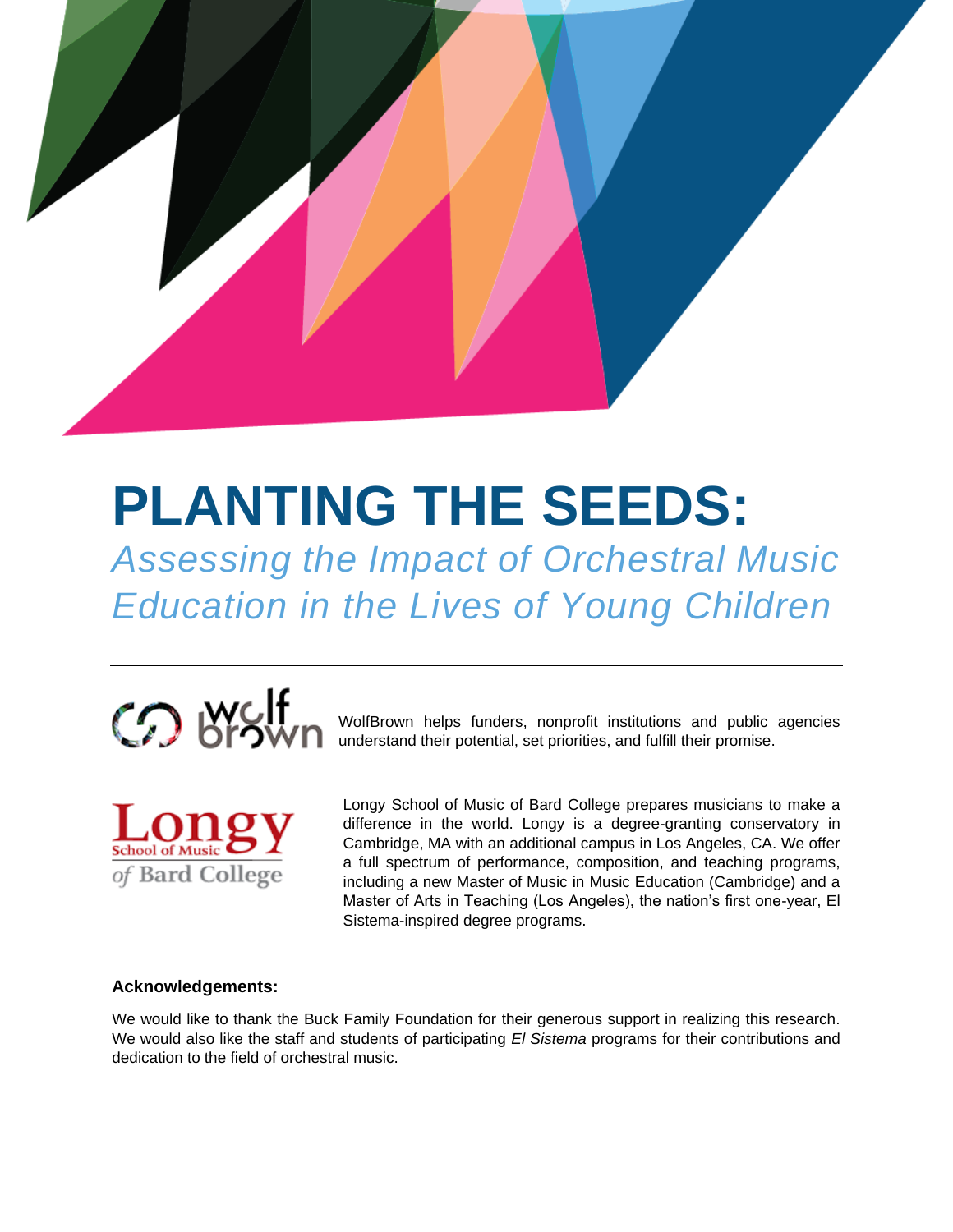## **INTRODUCTION**

## *Why does musical instrument education matter?*

Unlike eye color or hair color, children are not born knowing how to handle risks and failures. This attitude, often called a growth mindset, develops over time and is shaped by experiences with learning, appraisal, and feedback.

While often treated as a characteristic and/or a responsibility of individuals, our research argues that a young person's growth mindset is not only the result of their efforts, but also shaped by peers, adults who teach and model, and the expectations of the institutions and ecologies in which they develop. Developing growth mindset is critical to successful learning – in school and in life – and, thus a shared, rather than individual responsibility (De Leon et al, 2018; Wolf et al, 2019).

To this point, research shows that experiences like racism and poverty can stunt or erode the development of a growth mindset (Yoshikawa et al., 2012; Claro et al., 2016) (i.e., constant messages that a child's race or wealth predetermines their capacity to learn can have a corrosive effect). Steady messages about growth and possibility can have the opposite effect.

Therefore, as we confront the profound inequities in formal and informal education, we

## *What is Growth Mindset?*

To have a growth mindset is to view your abilities as malleable as opposed to fixed (Dweck, 2009). It is not only the belief that you can change and progress over time, but also the belief that failure is not the end. As opposed to saying, "I can't do it", you say "Let me try again" or "I can learn something from that".

"Children who possess a growth mindset believe that the harder they work at something, the better they will be at it (Mrazek et al., 2018). Accordingly, they tend to choose more challenging tasks (Dweck and Leggett, 1988; Blackwell et al., 2007), view setbacks as opportunities to learn and improve (Davis, 2016; Burnette et al., 2018), and exhibit persistence and strategy shifting in the face of challenges (Hong et al., 1999)" (Holochwost et al, 2021).

need to promote opportunities that challenge the systems and isms that prevent children from believing in their potential and their worth. One such activity may be learning how to play a musical instrument (Wolf et al, 2019).

Learning how to play a musical instrument requires young people to master a series of increasingly difficult tasks (Hallam et al, 2012). For example, a first time violinist may have a teacher that instructs her to tackle a D major scale after mastering both G major and C major. This a slightly more difficult task as it involves an additional sharp than the G major scale – two altogether. When done thoughtfully and with support, the introduction of additional scales encourages a student to wrestle with and, perhaps even, find excitement in mastering tasks of increasing difficulty over time.

The development of a growth mindset is not limited to one-on-one teaching scenarios. Consider a conductor in a chamber music or orchestra setting; over the course of the year, or perhaps over the course of several years, she may ask her youth orchestra to perform increasingly difficult and complex repertoire, encouraging collaborative growth, achievement, and perhaps mastery over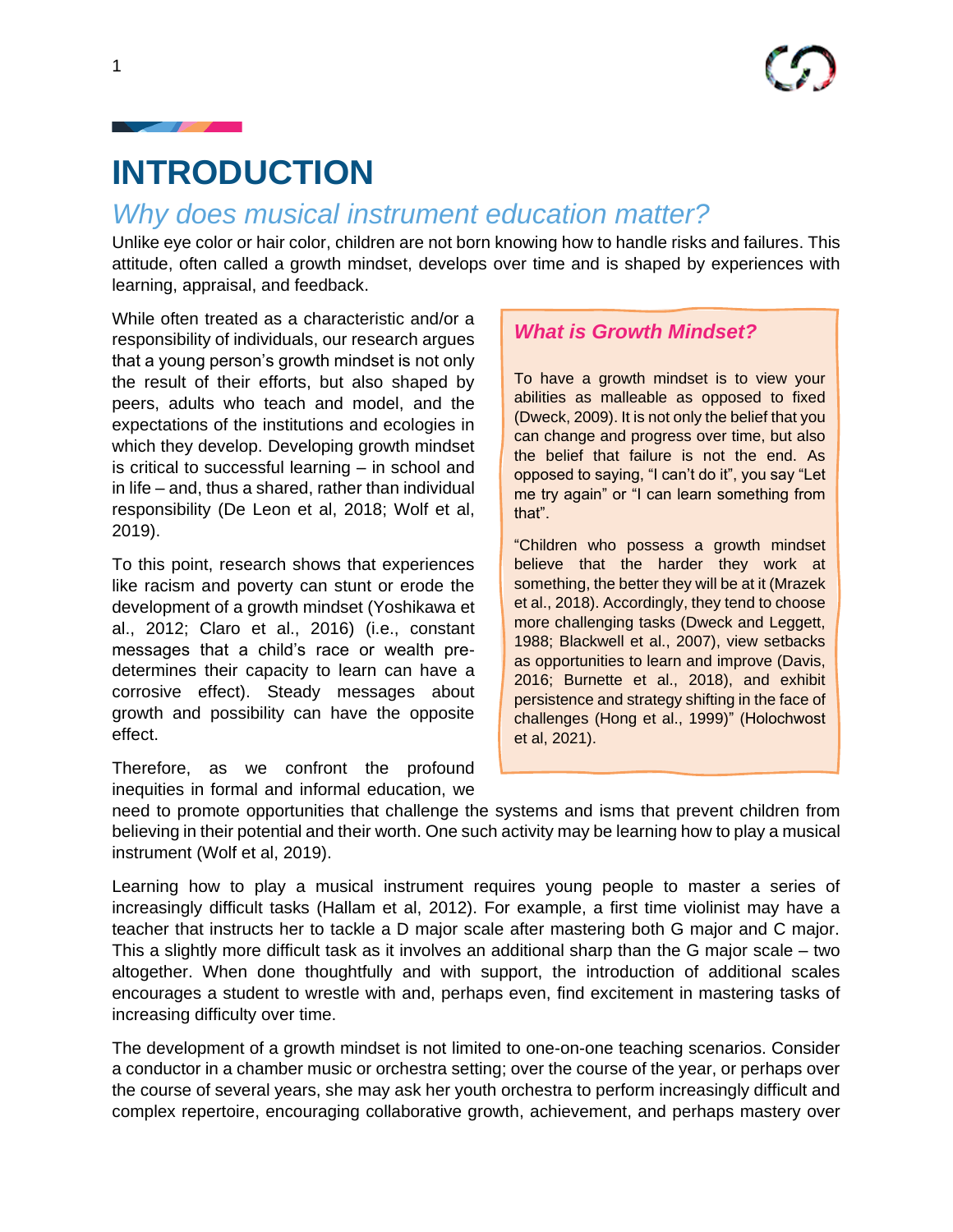time. In group settings, it is also powerful for students to watch their peers risk, fail, and recover with the help of a teacher who frames mistakes and difficulties as learning opportunities.

To date, the claims and assertions that learning how to play a musical instrument might promote benefits beyond instrument mastery to the development of a growth mindset have outpaced the rigorous research to support them. Our study is an effort to change that.

## **OUR STUDY**

To assess the potential of developing both a musical and overall growth mindset through learning how to play a musical instrument, we partnered with *El Sistema* programs across the country. These programs were selected because:

## *History of El Sistema*

The programs participating in this study all identified as *El Sistema*-inspired youth music programs. *El Sistema* was founded by Jose Abreu in 1975 in Venezuela. It is a non-profit, music education program that provides intensive musical training as an "antidote to the ills of poverty". Since its founding, it has garnered global acclaim and acquisition – even expanding into the US to support 115 organizations in 34 states and territories.

In the US, the mission of *El Sistema* is "to support and grow a nationwide movement of programs inspired by *El Sistema* to effect social change through music for children with the fewest resources and the greatest need." As of 2019, the program has interacted with at least 20,000 students and 1,500 teaching artists.

To learn more about the *El Sistema* program, [visit their website.](https://elsistemausa.org/)

- They exist across a variety of communities and geographies.
- They are low cost or free to participants, eliminating traditional barriers to musical instrument education.
- The majority of enrolled students are from Black and Latinx communities.

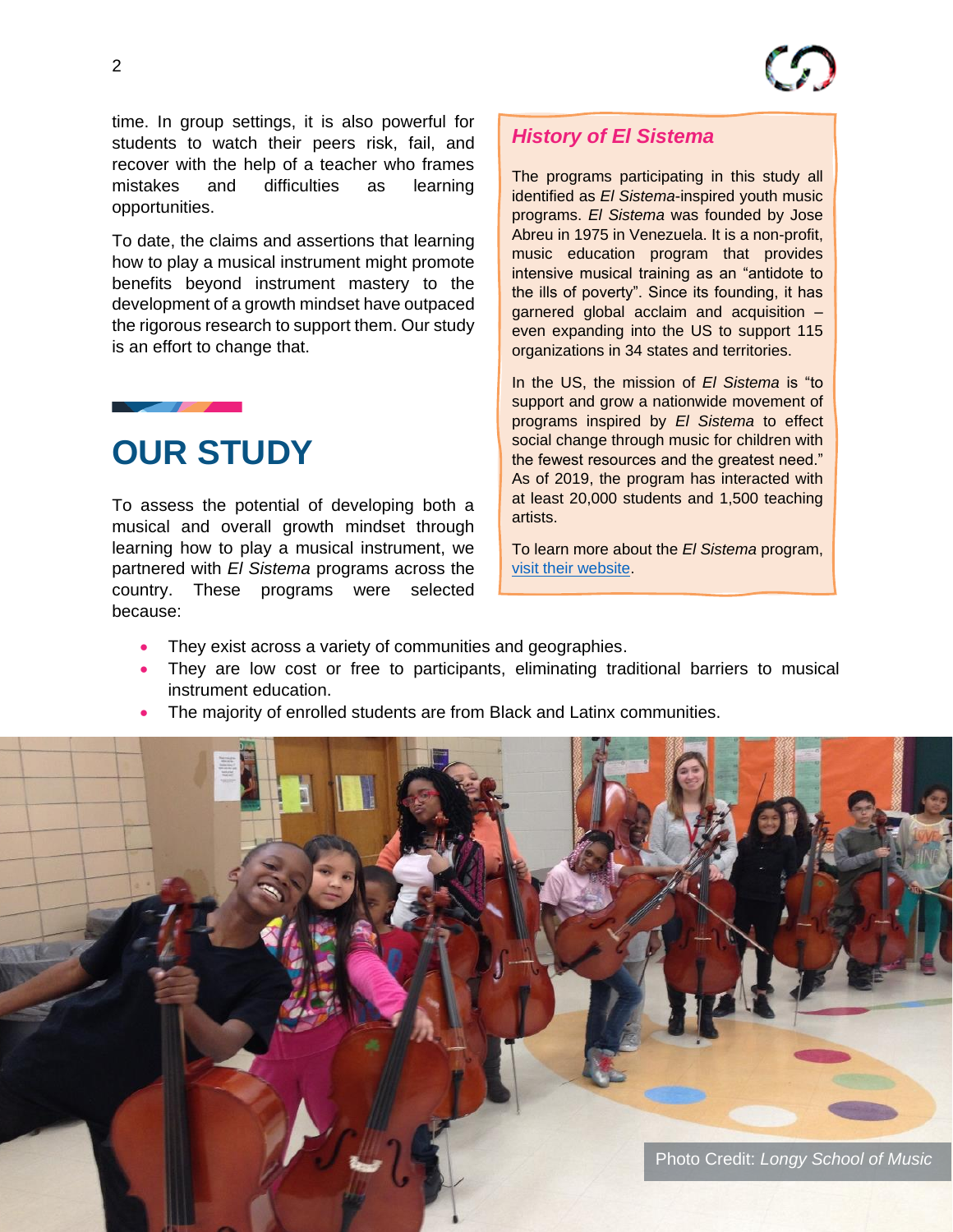To be included in the study, the *El Sistema*-inspired programs were required to offer at least weekly instruction on an orchestral instrument to students in grades 3-5. During each program, teaching artists led students in small (chamber music) and large (orchestra) group settings. The majority of programs took place after school. On average, students from participating programs received 231 hours of musical instruction per year. The programs were all well-established, allowing students to potentially have up to three years of involvement/exposure. As such, we could assess, for example, whether students with three years of participation in *El Sistema* had different outcomes than their peers who had gone without music education for three years.

### *RESEARCH QUESTIONS*

By engaging with 12 *El Sistema*-inspired orchestra programs from across the country, we set out to answer the following research questions:

- **1.** Does learning to play a musical instrument have an impact on young children's musical growth mindset (i.e., what evidence is there of near transfer of growth mindset)?
- **2.** Does learning to play a musical instrument have an impact on the development of young children's overall growth mindset (i.e., what evidence is there of far transfer of growth mindset)?

## *What is Musical Growth Mindset?*

Musical growth mindset is a domain specific version of the general growth mindset as defined by Carol Dweck (2009). For example, when a young musician struggles with but continues to practice a difficult passage in a new piece, they are embracing the challenge and believing in their potential to achieve mastery.

When these experiences become habits a student applies to all of their playing, there is a *near* transfer of attitudes and mindsets to the field of music.

Our team hypothesized that students enrolled in the *El Sistema*-inspired programs would exhibit higher levels of musical and overall growth mindset at the end of the academic year than their peers who were not enrolled in similar programs. We also hypothesized that musical growth mindset would increase in a way that was statistically significant – that is, beyond a margin of error that could readily be attributed to chance.

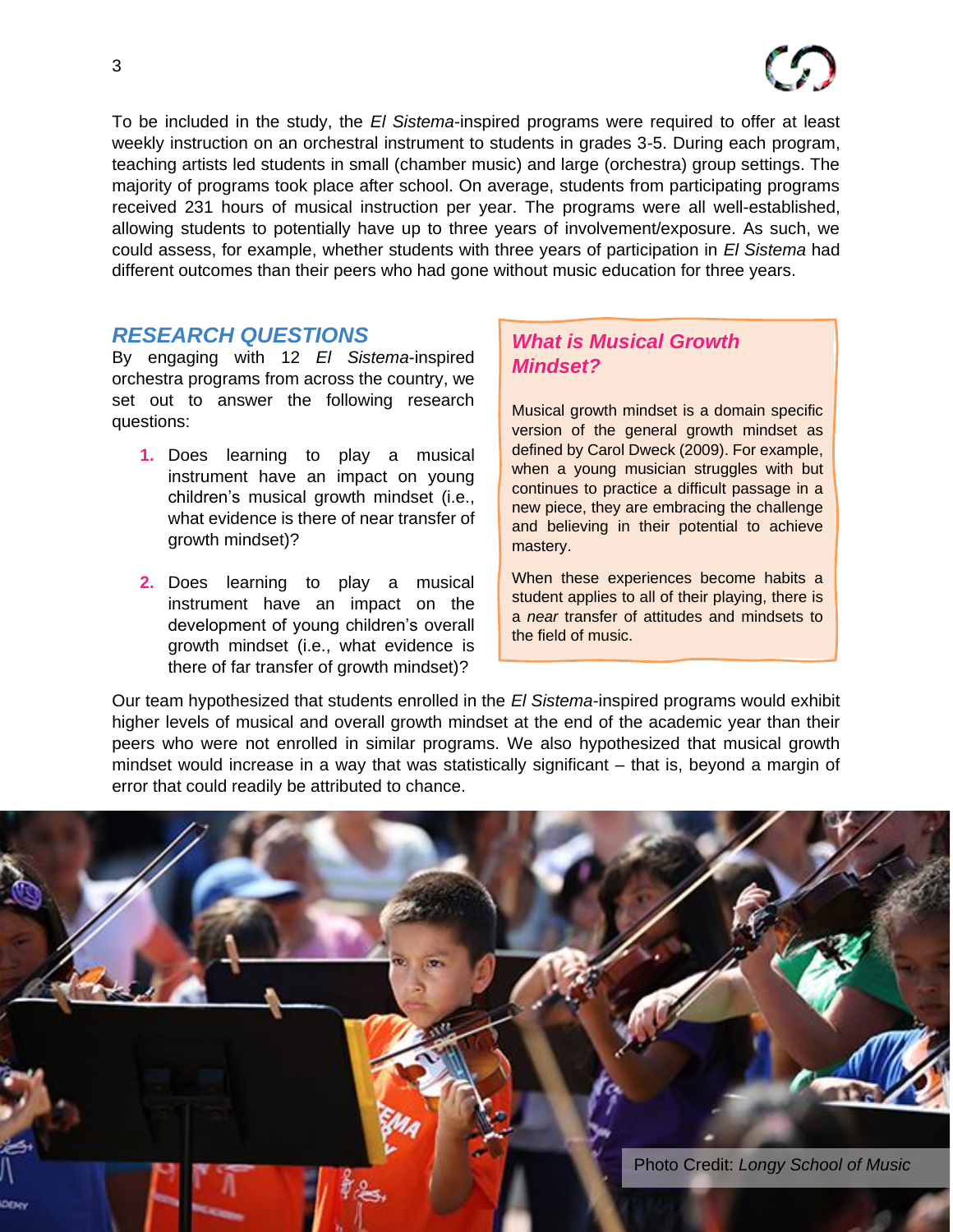

### *PARTICIPANTS:*

Our study ran across 2 consecutive academic years – 2015-2016 (Cohort 1) and 2016-2017 (Cohort 2) – and engaged with 497 students. (See Figure 1 "Programs and Participants" to learn more on the following page.)

### *MEASURES:*

Students enrolled in the program and a comparable group of unenrolled students were given a pair of surveys twice each program year: one within two weeks into the program year starting and the second within two weeks of the program year ending. This allowed our team to assess potential change over time.

Both surveys were adapted from Carol Dweck's six-item measure to assess growth mindset (Hong et al., 1999; Blackwell et al., 2007; Dweck, 2009). One survey assessed a student's overall conception of growth mindset; this was administered to enrolled and unenrolled students. The other assessed a student's musical growth mindset in the specific context of instrumental music; this was only administered to enrolled students.

## **OUR FINDINGS:**

## *How does musical instrument education matter?*

Our analyses revealed new insights into the potential of ensemble instrumental training to develop growth mindset.

**MUSICAL GROWTH MINDSET:** Regardless of the number of years of enrollment in the El Sistema program, students who had been enrolled in the program showed significant increases in their musical growth mindset. In other words, regardless of the number of years of exposure, it's possible that exposure to musical education increases musical growth mindset in children.





*Note that the brackets indicate significant Tukey-adjusted contrasts (*∗*p < 0.05), and d values correspond to effect sizes calculated by dividing the difference in the model-implied estimates for each pair of groups by the pooled standard deviation of pre-program overall growth mindset scores.*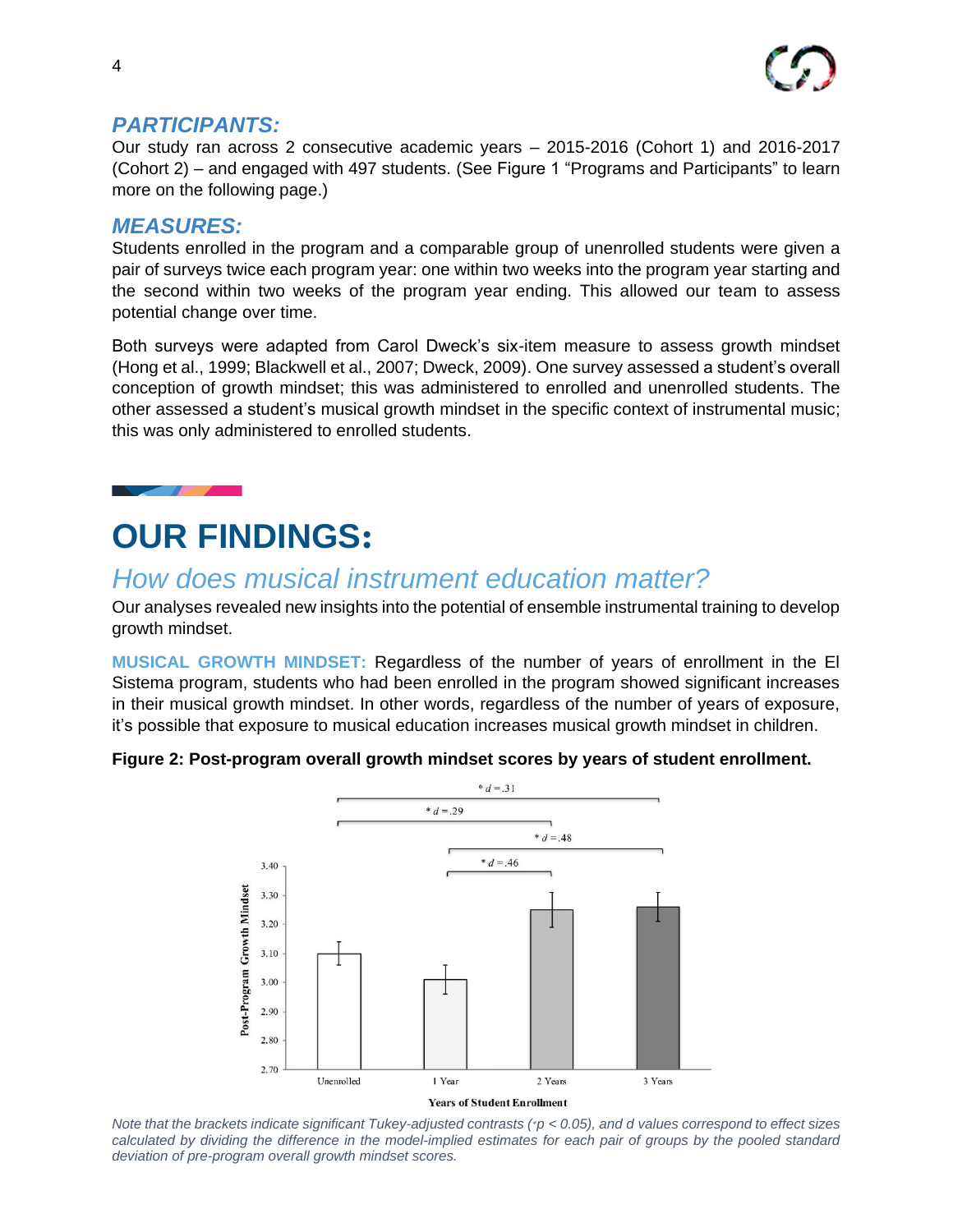## **PROGRAMS & PARTICIPANTS**

Between 2015 and 2016, nearly 500 students were involved in our research project with 12 *El Sistema* inspired programs from across the country. Their demographic information is highlighted below.

**academic years.**<br> **academic years.**<br> **academic years.**<br> **academic years.**<br> **academic years.**<br> **academic years.**<br> **academic years.**<br> **academic years.**<br> **academic years.**<br> **academic years. 12 orchestral programs** participated in the study across both academic years. **included through participated in the treatment and study across both control groups.** *Enrollment Status by Gender* 121 40% *307 190* **Females** 97 Enrolled Unenrolled **Males** 52% 183 **Students Students** 60% 91 48% *Enrollment Status by Ethnicity*200 Number of Students Number of Students 160 61 120 49 **Unenrolled Students** 80 **Enrolled Students** 12 118 21 17 40 81 27  $\frac{27}{9}$  26 35 32 0 Black Latinx API Amer. White Other Mixed Indian

*Enrollment History within El Sistema Programs*

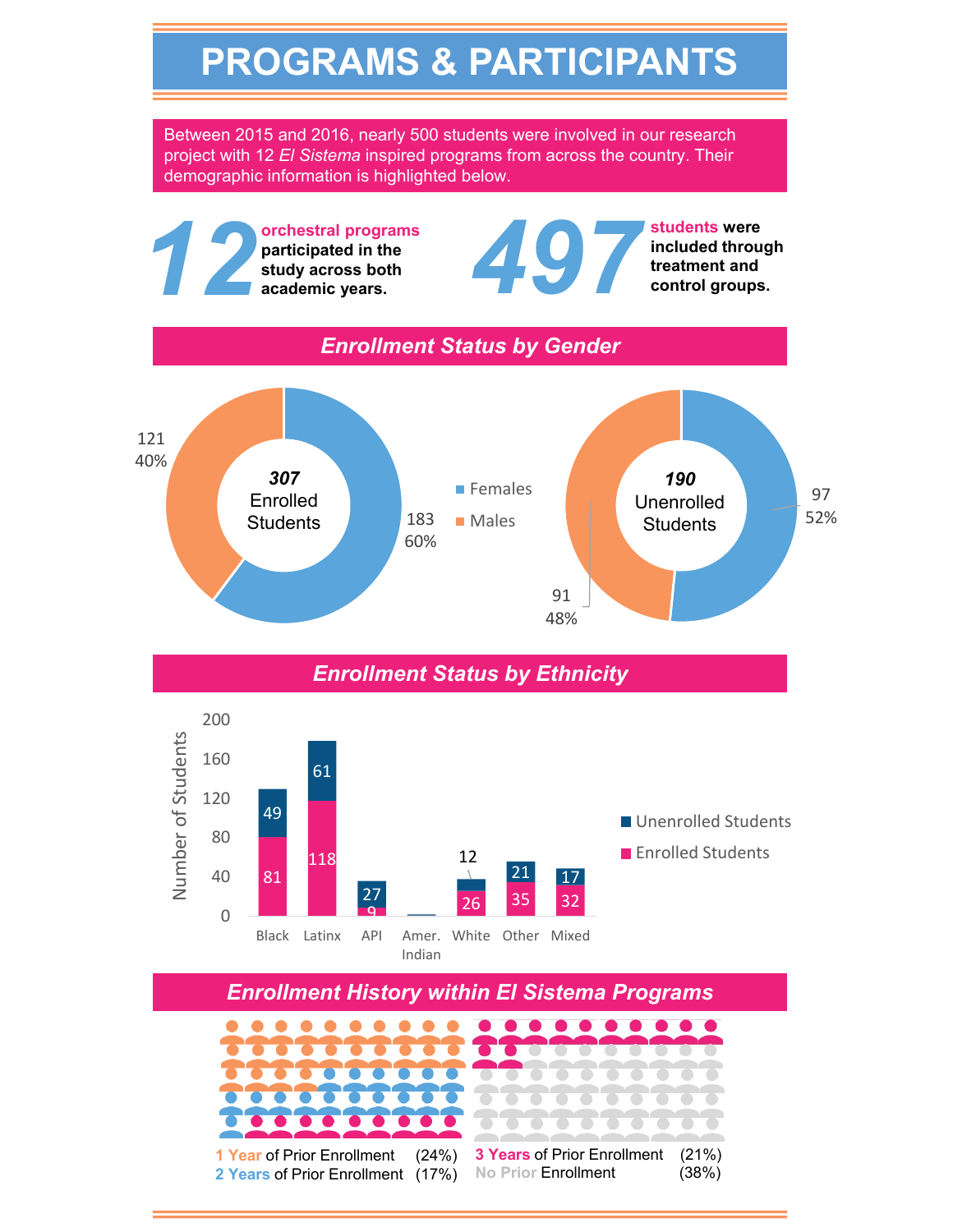**OVERALL GROWTH MINDSET:** There was no statistically significant difference in overall growth mindset for students who were enrolled in the El Sistema programs and those who were not from the beginning to the end of the year. However, there were significantly different results for students who had been enrolled in the program for two or more years when compared to their counterparts. More specifically, students engaged in sustained instrumental playing showed higher

*Students engaged in sustained instrumental learning playing for two or more years showed higher levels of growth mindset than their nonparticipating peers.*

levels of growth mindset than their non-participating peers. In other words, there is promising evidence that sustained engagement in instrumental music impacts overall growth mindset in children.

## **DISCUSSION:**

This pattern of findings presents the role that musical instrument education and playing could have in the development of both domain-specific and broader growth mindset.

These findings also point to an important conversation about "dose" and the transferability of musical growth mindset to overall growth mindset. More specifically, it raises the possibility that it takes sustained musical engagement before the habits of young musicians spill over into a more generalized growth mindset that they carry with them into other learning situations.

Finally, this research, along with the accompanying qualitative data (Wolf et al, 2019) suggests a reconceptualization of growth mindset as an outlook that results when a child, their peers, teachers, and institutional settings (De Leon et al, 2018) promote and reinforce an openness to effort, productive errors, and recovery.

### *Considerations for Further Research*

Our findings contribute to the contemporary effort to create a rigorous research foundation for measuring the wider benefits of arts education. At the same time, they are limited. To solidify them, additional research that addresses the following is needed:

- **Longitudinal Design:** While our study was able to consider past enrollment in *El Sistema* programs, we were only able to measure the students over the course of a single year. Future studies should pursue longitudinal designs, in order to draw stronger causal inferences.
- **Experimental Design:** If possible, it would be highly beneficial for future research to incorporate random assignment thus overcoming any possible biases stemming from selfselection into music programs.
- **Greater Geographic Variation:** Our research was conducted entirely in US schools. For greater applicability, future research should extend beyond one country and assess the implementation of the program more broadly.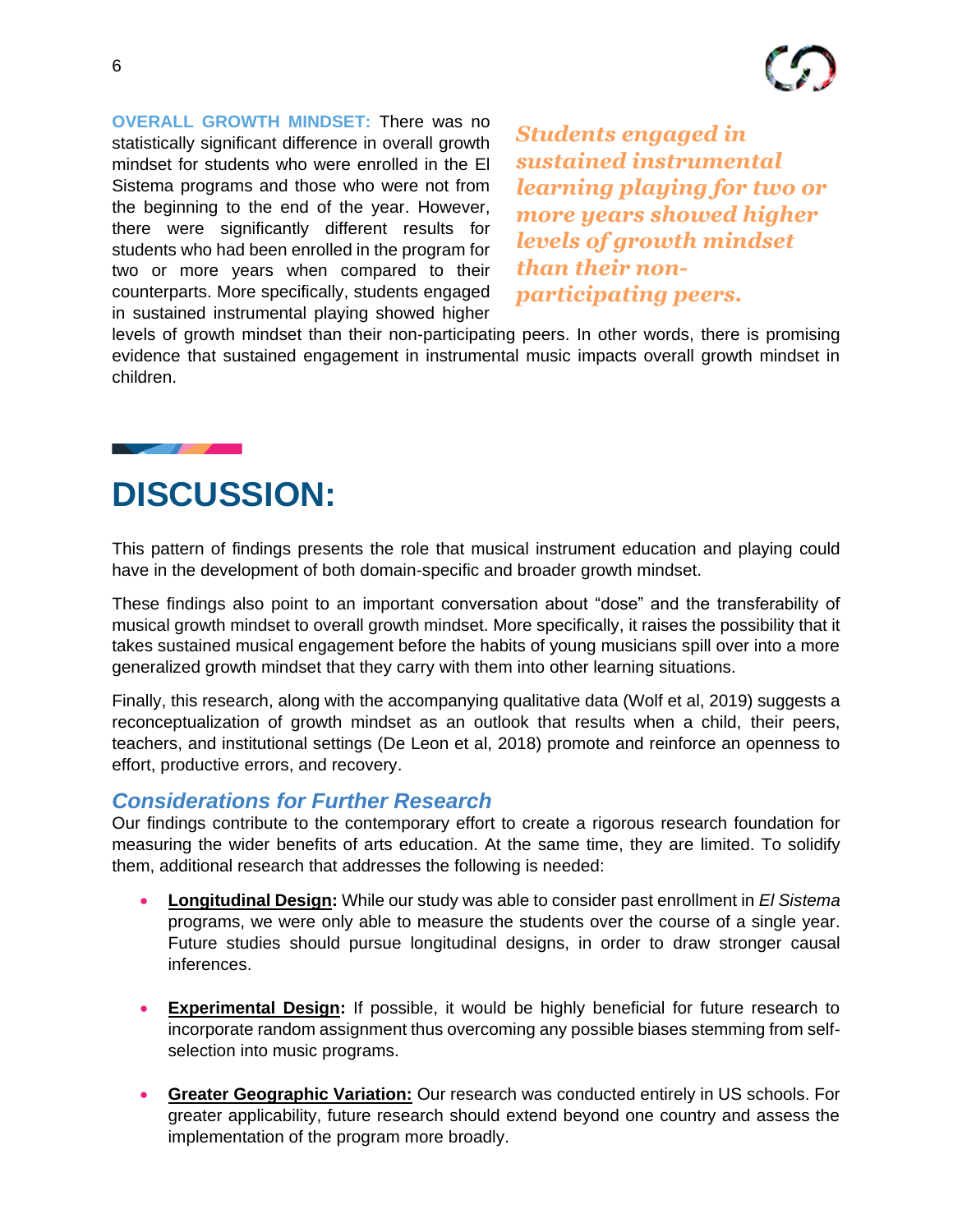

• **Pedagogical Considerations:** Our research was based on the structural features of musical education (e.g., hours of instruction per week, small and large group settings, etc.) as opposed to the pedagogical features (e.g., feedback opportunities, collaborative opportunities, etc.). Future research should endeavor to collect and codify teacher behaviors to best understand how they, in a musical setting, may facilitate the development of a growth mindset.

### *Key Takeaways*

- Although it is not possible to claim that instrumental music education causes the development of either generalized or music-specific growth mindset at this time, our research lays the foundation for pursuing that assertion.
- Growth mindset, usually conceived as an attitude that an individual develops, may better be understood as resulting from an ecology (individual, peers, teachers, and institutional opportunities). Such a reconceptualization places responsibilities on the social and institutional environments we design for all children.

### <u>and the second contract of the second contract of the second contract of the second contract of the second contract of the second contract of the second contract of the second contract of the second contract of the second</u>

## **FURTHER LEARNING**

For additional information about the research, methodologies, and results, please refer to the full article:

Holochwost SJ, Bose JH, Stuk E, Brown ED, Anderson KE and Wolf DP (2021) Planting the Seeds: Orchestral Music Education as a Context for Fostering Growth Mindsets. *Front. Psychol.* 11:586749. doi: 10.3389/fpsyg.2020.586749

To learn more about the Longy School of Music, please visit: [https://longy.edu/.](https://longy.edu/)

To learn more about WolfBrown, go to [www.wolfbrown.com.](http://www.wolfbrown.com/)



## **SOURCES**

This research draws on the following major sources:

- Blackwell, L. S., Trzesniewski, K. H., and Dweck, C. S. (2007). Implicit theories of intelligence predict achievement across an adolescent transition: A longitudinal study and an intervention. Child Devel. 78, 246–263. doi: 10.1111/j.1467-8624.2007.00995.
- Burnette, J. L., Russell, M. V., Hoyt, C. L., Orvidas, K., and Widman, L. (2018). An online growth mindset intervention in a sample of rural adolescent girls. *Br. J. Educat. Psychol.* 88, 428– 445. doi: 10.1111/bjep.12192
- Claro, S., Paunesku, D., and Dweck, C. S. (2016). Growth mindset tempers the effects of poverty on academic achievement. *PNAS* 113, 8664–8668. doi: 10.1073/pnas.1608207113